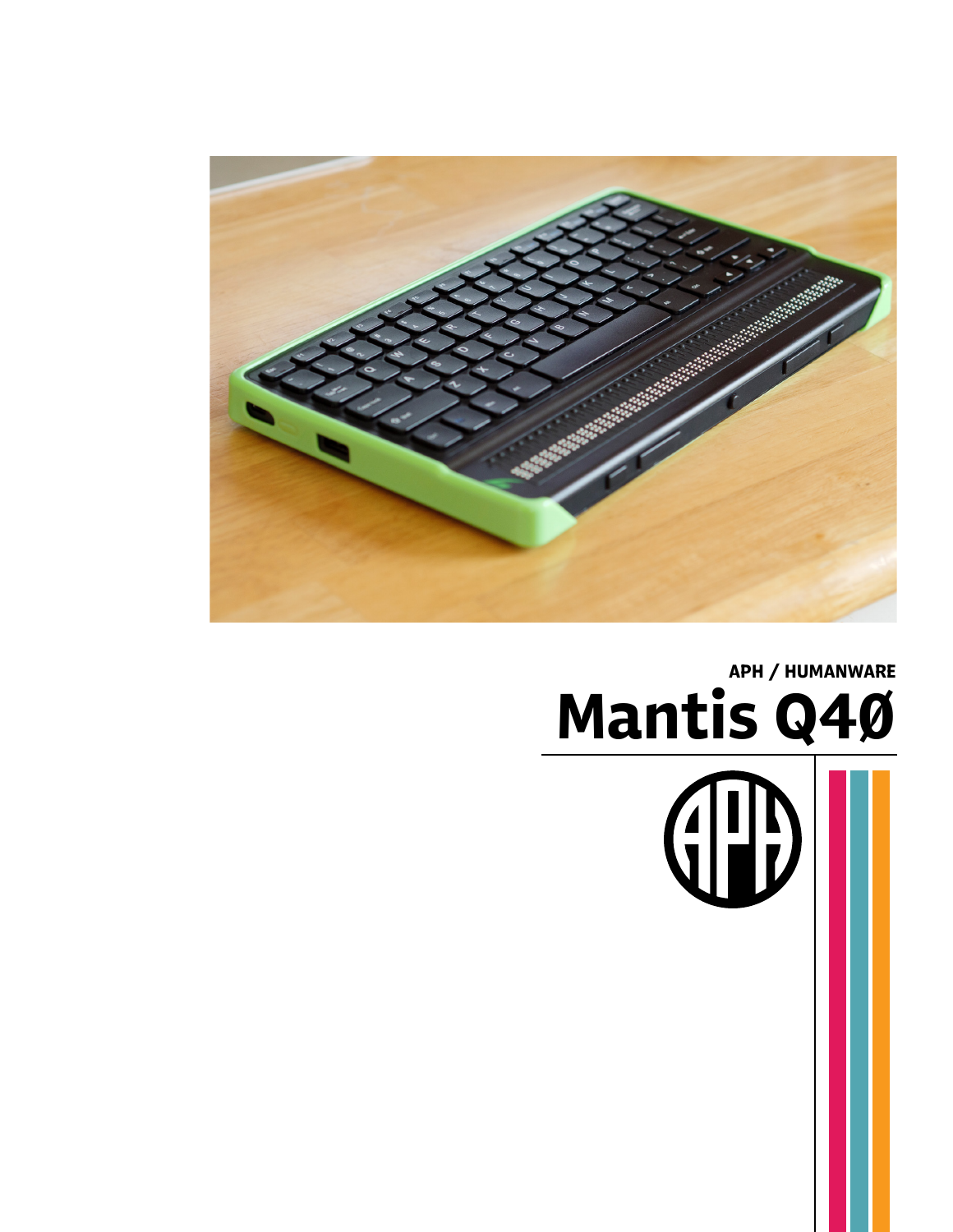

# Mantis™ Q4Ø

# Keep braille at your fingertips anytime, anywhere, with the Mantis Q40: a Bluetooth<sup>®</sup> keyboard and 40-cell refreshable braille display.

With the [Mantis](https://www.aph.org/product/mantis-q40/?utm_source=Conference+Handout&utm_medium=Brochure&utm_campaign=2022_Conferences), people no longer need to choose between a keyboard or a braille device – while a student or professional is typing on the Mantis, the refreshable braille below the keyboard provides a multimodal braille complement to the screen reader. This makes participating and succeeding at school or work much easier!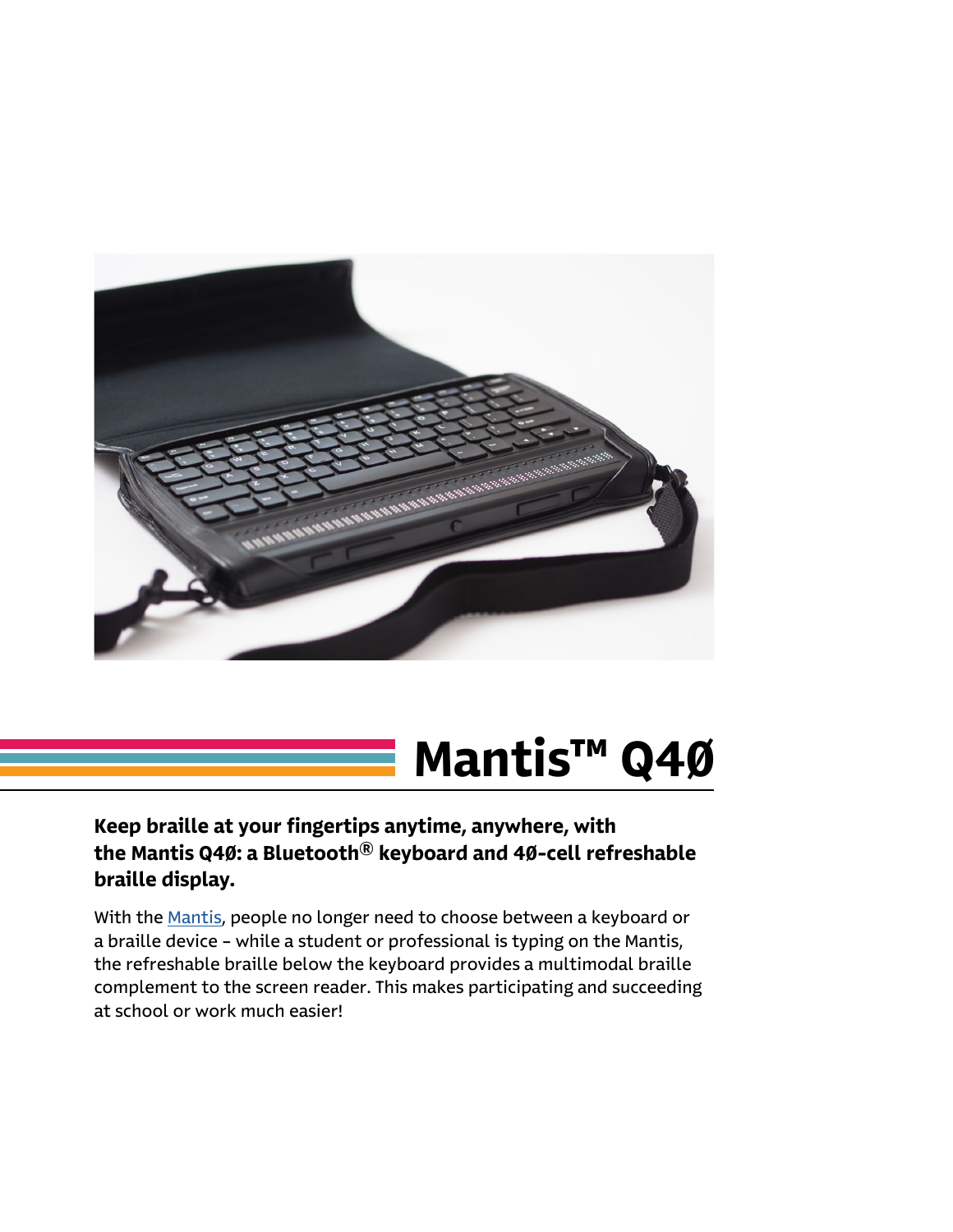## Features & Benefits

- All-in-one 40 cell refreshable braille display with a full-sized QWERTY laptop-style keyboard
- Support for multiple languages and braille codes including English, Spanish, and French
- Keyboard is configurable through software to support multiple layouts, including international variations
- Contains the following built-in applications:
	- Basic editor to function as a user's pen and paper
	- Create and edit files in print while reading them in braille. Supports .doc, .docx, .txt, .brf, and .brl files
	- Library to read .brf, .brl, .pef, .html, .doc, .docx, .rtf, DAISY, and .pdf
	- Includes a calculator, clock, and file manager
- Includes configurable thumb keys and a home button so you can always orient yourself while using the device
- Toggles between QWERTY and Perkins-style input
- 15 hours of battery life with rechargeable, removable batteries.
- 16 GB of internal storage and room for up to 128 GB of external storage via the SD card and thumb drive slot
- Thin and lightweight (1.7 lbs) so it fits in a laptop bag or backpack
- Compatible with:
	- Windows<sup>®</sup> 8 and above using JAWS<sup>®</sup> 18+, NVDA<sup>®</sup>, and Narrator
	- MacOS 1Ø.15+ Catalina
	- $-$  iOS<sup>®</sup> 13.3+

### **Includes**

- Mantis Q40 device
- USB-C charging cable with power supply (works with any USB charger, but may charge slower)
- Green TPU case (a [professional leather carrying case](https://www.aph.org/product/mantis-q40-executive-leather-case/) from Executive Products may be purchased as an additional accessory)
- User Guide (stored on device)

#### Please visit aph.org to order, to learn more about this product, or to find related products.

*Copyright © 2022 American Printing House for the Blind (APH). Bluetooth is a registered trademark of Bluetooth SIG, Inc. Windows is a registered trademark of Microsoft Corporation in the United States and/or other countries. JAWS is registered trademark of Freedom Scientific, Inc. NVDA is a registered trademark of NV Access. iOS is a trademark or registered trademark of Cisco in the U.S. and other countries and is used under license.*